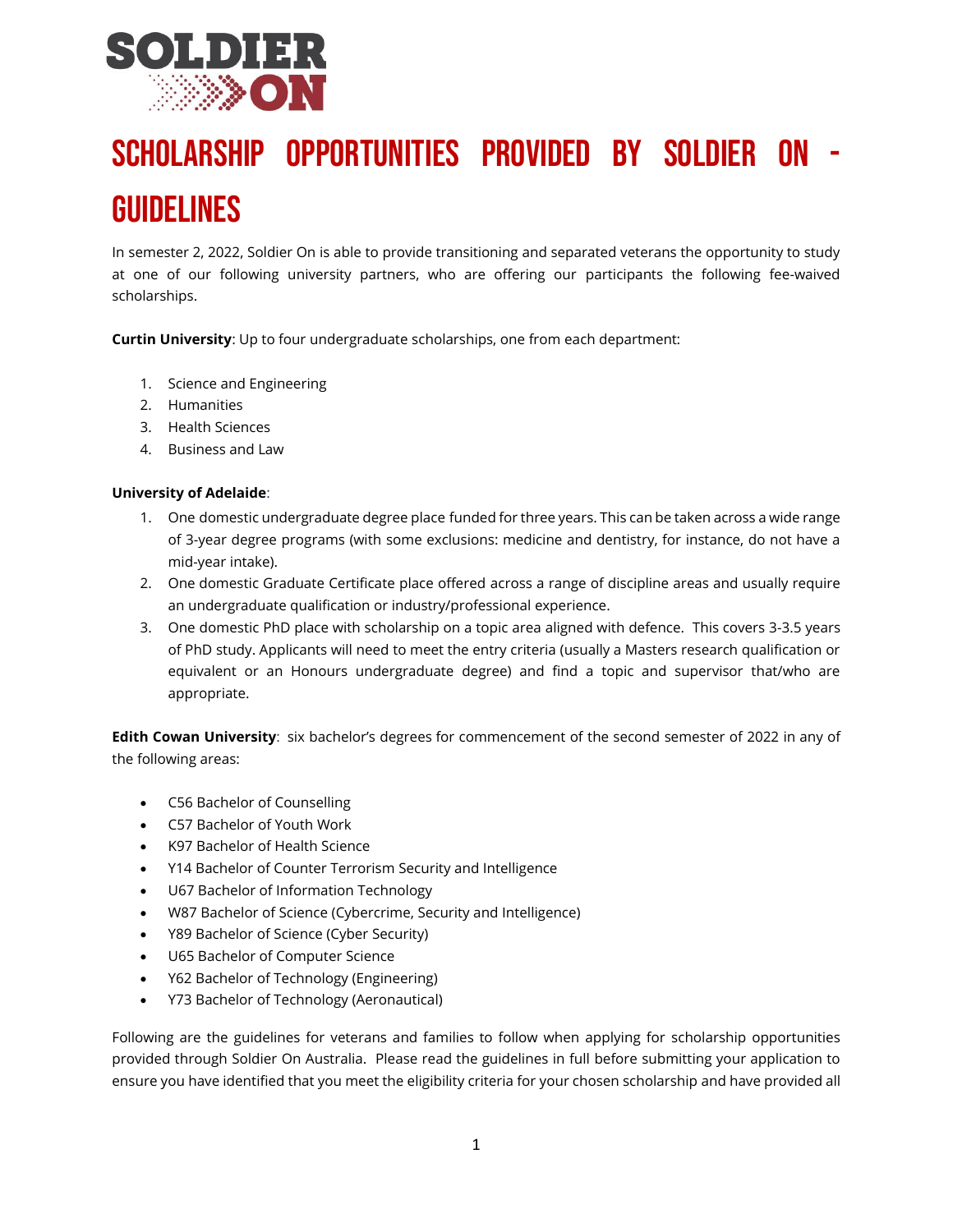

relevant documentation. If you have any queries, please contact the Education Team at education@soldieron.org.au putting SCHOLARSHIPS in the subject line.

# **CONTENTS**

| Notifications. | 8 |
|----------------|---|
|                |   |
|                |   |
|                |   |
|                |   |
|                |   |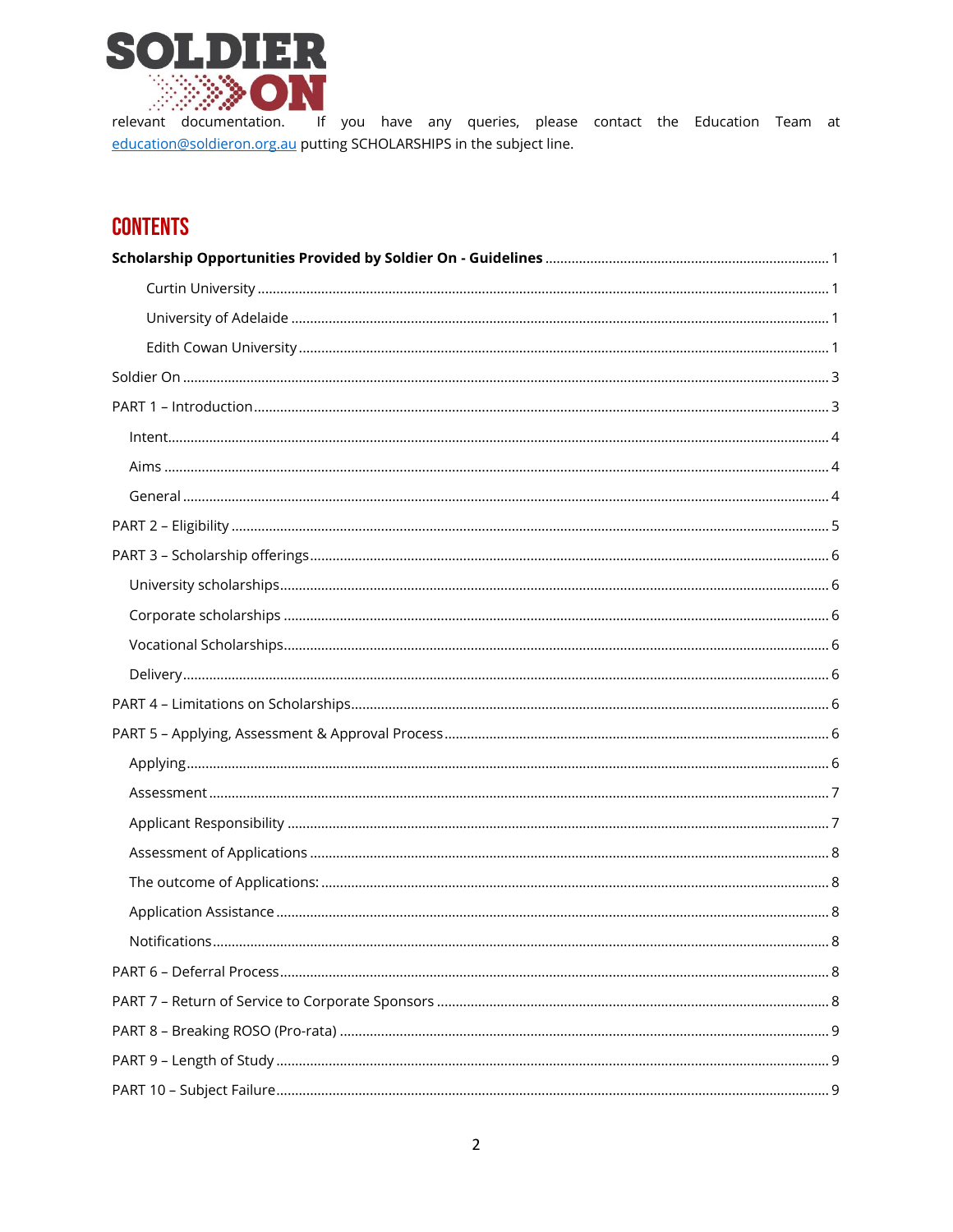

## <span id="page-2-0"></span>Soldier On

Soldier On is a leader in supporting those who have served and continue to serve in the Australian Defence Force (ADF) personnel from the Royal Australian Navy, Australian Army, and Royal Australian Air Force, be they, fulltime members, or reservists. Immediate family members that Soldier On supports includes spouses, partners, children, stepchildren, and parents who are/were, living as a family unit.

At Soldier On, we continue to adapt to meet the needs of Defence personnel through the provision of services for the entire family, in areas that truly support connection with the greater community, through the **HELP** model of support:

- **Health and Wellbeing** Soldier On provides in-house, evidence-based psychology treatments to Defence personnel, contemporary Veterans, and their families, who have been impacted by their service to Australia.
- **Employment**  Our dedicated Employment Officers provide one-on-one employment support to Defence personnel, contemporary veterans, and their family members by phone, email, Skype, or face-to-face meetings at one of our centres.
- **Learning**  Our incredible Education officers assist with finding the best course for personal or professional development for Defence personnel, contemporary Veterans, and their families.
- **Participation** Soldier On offers a range of social connection activities and programs to encourage Defence personnel, contemporary veterans, and family members to reconnect with themselves and each other, and to build links with the wider community.

Led by the principles of independent, respectful, holistic, and professional support, all Soldier On programs are participant-centric, with staff supporting Veterans in a tailored and needs-based manner. Guided by the principles of Trauma-Informed Care and the program objectives of empowerment, collaboration, choice, safety, and trustworthiness, the staff builds collaborative, respectful, and professional relationships with veterans and their family members. This ensures that support is individually tailored and guided by the participant reflecting the empowering objective of the program design as they experience any number of significant challenges, including the loss of identity, purpose, and belonging for many Veterans and their families, social isolation, a higher risk of developing anxiety disorders such as PTSD (Post Traumatic Stress Disorder), a higher risk of some cancers, and suicide risk of up to 2.2 times higher than the same Australian group of any given age.

# <span id="page-2-1"></span>PART 1 – Introduction

The opportunity to study for an undergraduate or postgraduate degree significantly increases the number of opportunities for meaningful employment options veterans can pursue upon (re)entering civilian life. The provision of scholarships within the higher education space removes the financial burden that many face when following this path. Mentoring support provided through Soldier On's Mentoring program ensures that student veterans are fully supported during their academic journey. Soldier On believes that over time this program will:

- Increase the capability of veterans and their families as well as the Defence force overall
- Improve the ADF's retention rate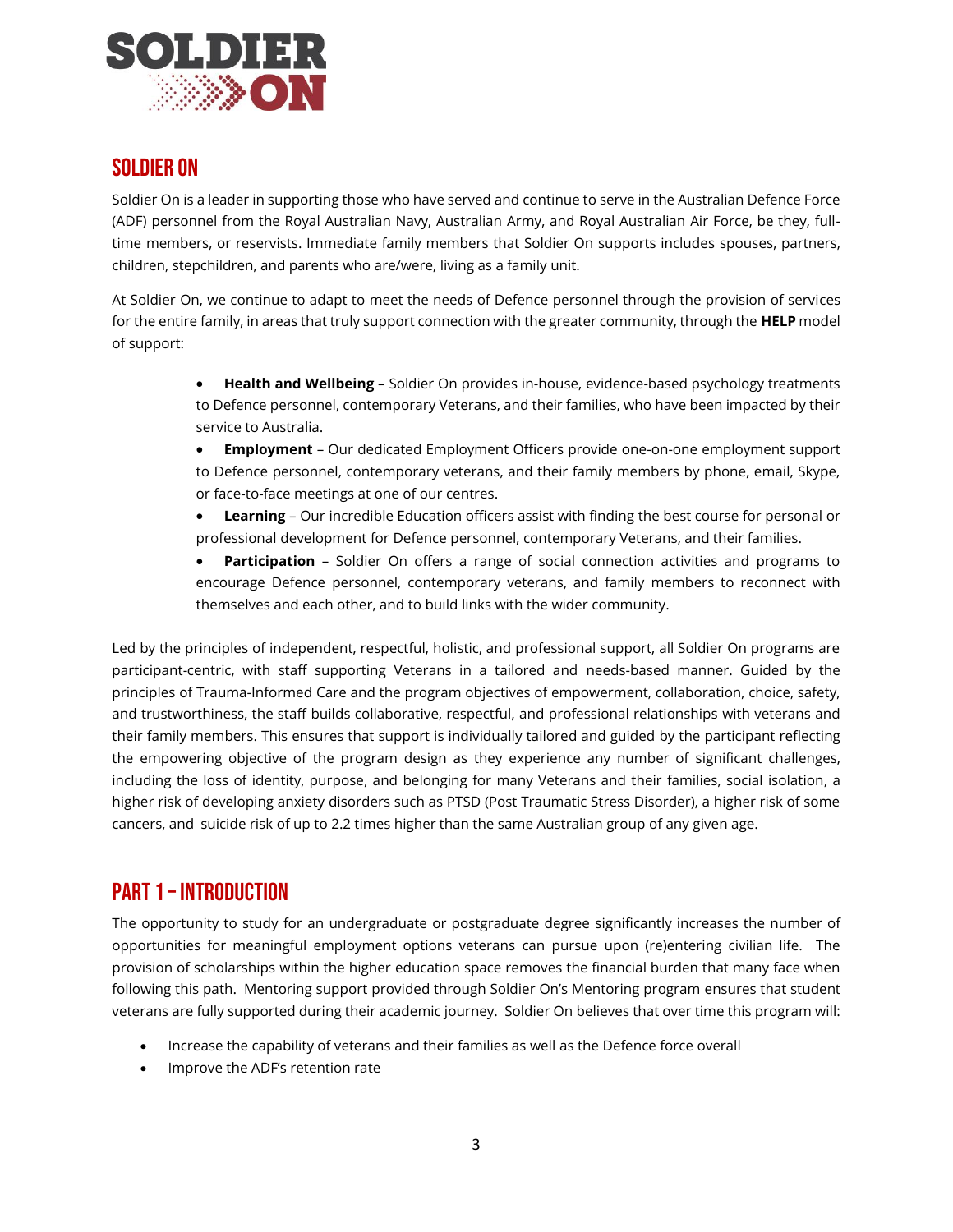

- Improve the psycho/social outcomes of veterans and their families by reducing the number of medical and financial supports required.
- Enable veterans and their families to thrive (our mission statement)

# <span id="page-3-0"></span>Intent

- 1.1 The Soldier On Supported Scholarship Program provides recipients with the opportunity to apply for a fee-waived or discounted scholarship at a variety of educational levels, including but not limited to an undergraduate, postgraduate, or Ph.D., which has been supported by one of Soldier On's partners. The scholarship aims to support the facilitation of qualifications that provide upskilling for the employability of transitioning and separated veterans.
- 1.2 The Soldier On Supported Scholarship Program is the opportunity to raise the capability, retention rates, and psycho/social and financial outcomes of veterans and their families.

## <span id="page-3-1"></span>Aims

- 1. The Soldier On Supported Scholarship Programs:
	- a) Increases the number of opportunities for meaningful employment options for transitioning and separated veterans and their family members can pursue upon (re)entering civilian life.
	- b) Successful scholarship applicants will be paired with an employee from a Soldier On pledge company or Soldier On Staff member who will become their mentor for the duration of the program. Mentees will develop calculated goals with their mentor and then strategise and plan how to best achieve these goals. Overall, we believe this program assists the ADF community by improving their skills and professional networks to improve their chances of success through the benefits and possible outcomes of this program.
	- c) Maintaining privacy and confidentiality, Soldier On will collect evidence that demonstrates the positive benefits and challenges faced by scholarship recipients and how this program creates positives for Australian veterans and their families.

## <span id="page-3-2"></span>**GENERAL**

- 1.1 These guidelines apply to transitioning and separated veterans, and their families. Please check the specific information for each scholarship to ensure you are applying for the correct one or contact the Education team at [education@soldieron.org.au](mailto:education@soldieron.org.au) for assistance.
- 1.2 Awarded scholarships must be undertaken at the specified educational provider, all of whom are registered by the Tertiary Education Quality and Standards Agency (TEQSA) or are Australian Registered Training Organisations (RTOs).
- 1.3 These scholarships are intended to support study being undertaken or commenced in the relevant calendar year in line with the scholarship round.
- 1.4 Recognition of Prior Learning (RPL) is available for all students and will be conducted by the awarding university or RTO.
- 1.5 Scholarship recipients will agree to participate in the: i. Sign up as a Soldier On participant and link to wider Soldier On programs as and when suits.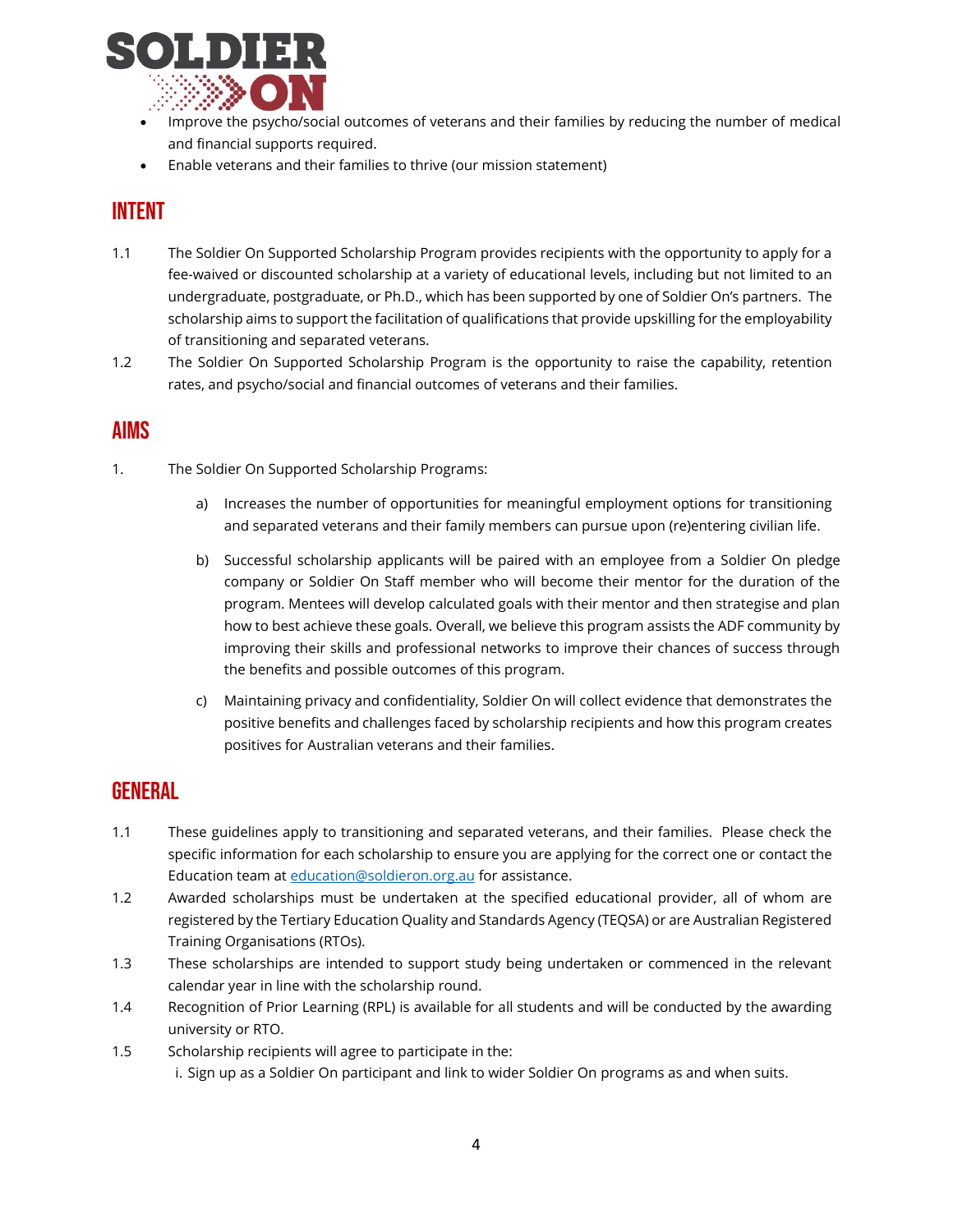

- ii. Register and participate in the Soldier On Mentoring program which involves receiving mentoring throughout their studies from an external mentor in coordination with a Soldier On team member and providing a minimum of one academic year's mentoring to another scholarship recipient upon the completion of their studies
- iii. Be part of any longitudinal study.

# <span id="page-4-0"></span>PART 2 - ELIGIBILITY

The eligibility criteria differ across the different scholarships and may be based on the following:

- a) An Australian resident
- b) University scholarships are currently for transitioning and separated veterans with a minimum of two years of service. The applicant must include a copy of official documentation showing the former member's operational service and the period/s of continuous full-time service (e.g., Discharge Certificate or Certificate of Service including the enlistment date and if relevant, discharge date).
- c) Reservists the applicant must provide evidence of their time as a reservist which includes official documentation validating their service.
- d) Family members of serving, transitioning or separated veterans. Proof of connection will be required in the form of a copy of official documentation showing the former member's operational service and the period/s of continuous full-time service (e.g., Discharge Certificate or Certificate of Service including the enlistment date and if relevant, discharge date).
- e) Veteran applicants must demonstrate:
	- a. They have transitioned from ADF into employment but due to circumstances outside of their control, are now unemployed or underemployed, and completing a qualification as provided by the scholarship scheme will support the securement of further employment
	- b. Defence Member has been medically separated from the ADF and must acquire a new skill to gain employment that would not be constrained by the injury sustained during service.
- f) Planning to enrol or are enrolled into a qualification in Australia of one or more academic years duration in a university, TAFE, or registered training organisation (RTO).
- g) Applicants who are seeking a scholarship for a second degree may be considered for a scholarship but will be treated as a lower priority, unless applying for Soldier On assisted postgraduate or Ph.D. degrees gifted by universities.
- h) Veterans must declare any educational benefit obtained through DFTP or another source must be declared at the time of application. Successful applicants are required to notify Soldier On if they are awarded additional education/ training benefits or scholarship at any point during the term of their Soldier On scholarship including but not limited to DVA educational benefits.
- i) Applicants who are offered a scholarship will receive one offer only
- j) Applicants must demonstrate to Soldier On the career development options which may arise for the applicant upon completing the proposed course of study.
- k) Ongoing eligibility criteria exist during the term of the scholarship and successful scholarship recipients are required to achieve satisfactory academic progress (50+%) in each subject). Subjects that are failed will result in the student facing a panel (Reps: 2x university/1x Soldier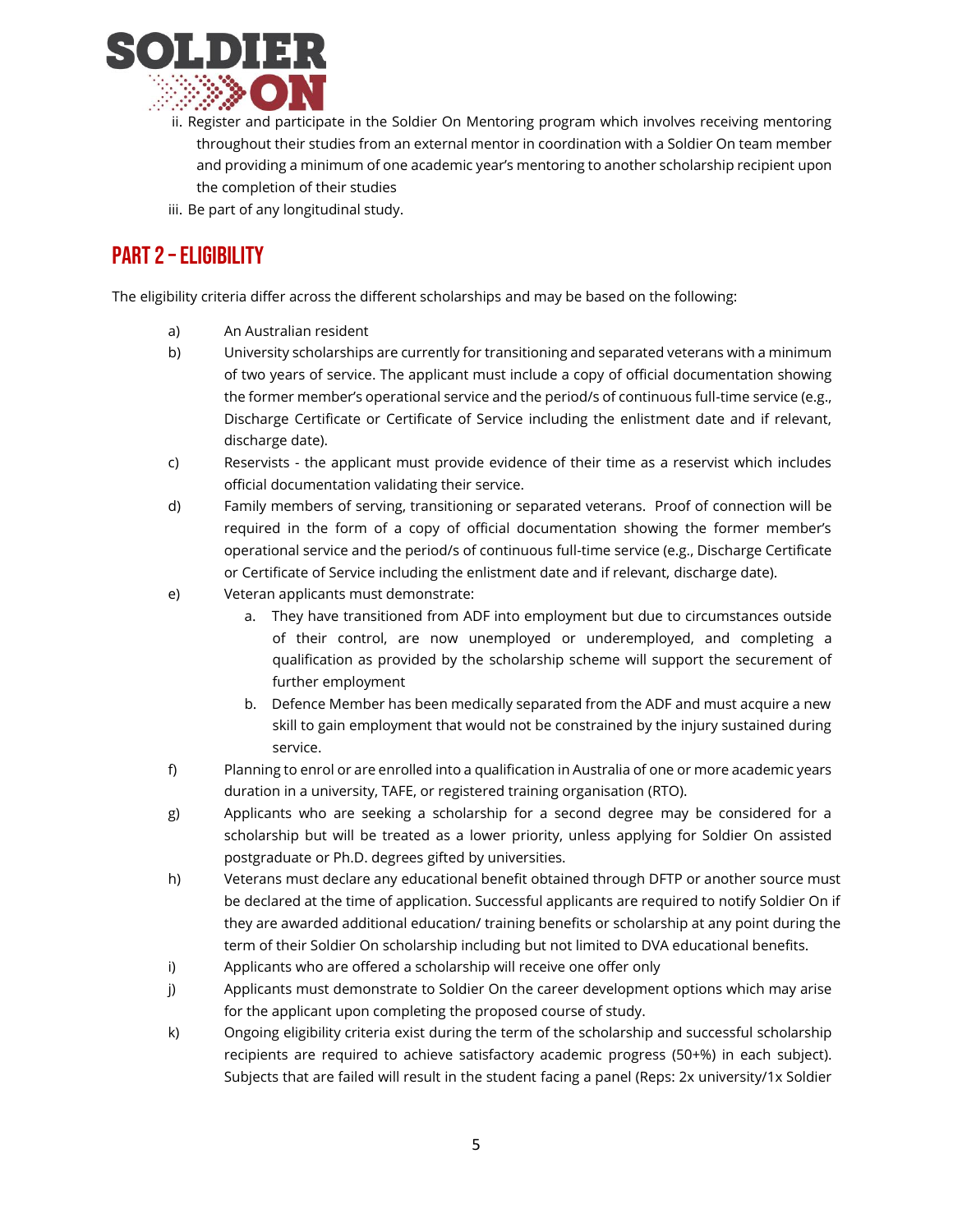

On) to explain the circumstances and paying for all subsequent attempts of that subject, as determined by the University concerned

l) Agree to participate in all aspects of the project, including the mentoring and research that accompanies this project.

## <span id="page-5-0"></span>PART 3 – SCHOLARSHIP OFFERINGS

## <span id="page-5-1"></span>University scholarships

A selection of universities from across Australia have provided undergraduate, postgraduate, and Ph.D. feewaived scholarships. In 2022, these are for transitioning and separated veterans only and family members. Applications open:

- Semester 1: 15 April 31 May
- Semester 2: 15 October 30 November

#### <span id="page-5-2"></span>Corporate scholarships

Corporate sponsors have provided scholarships in specific areas that may become available. Recipients may have additional requirements (e.g. one-year cadetship upon graduation, all placements are conducted at the corporate sponsor). Please read all accompanying information carefully about the expectations of each scholarship you wish to apply for.

NB. The information provided was correct at the time of publication.

#### <span id="page-5-3"></span>Vocational Scholarships

Soldier On has partnerships with various Registered Training Organisations (RTOs) across Australia, who offer part or full scholarships. Please ask the Education Team for further details.

## <span id="page-5-4"></span>**DELIVERY**

Education and training can be provided:

- Through face-to-face attendance
- Online
- Through correspondence.

## <span id="page-5-5"></span>PART 4 –Limitations on Scholarships

Applicants can apply for many scholarships; however, applicants will only be awarded one scholarship per cycle. Once a scholarship recipient has been identified they may not apply for additional scholarships.

Please contact the Soldier On Education Team [\(education@soldieron.org.au\)](mailto:education@soldieron.org.au) to discuss which scholarship is best for you.

# <span id="page-5-6"></span>PART 5 – Applying, Assessment & Approval Process

## <span id="page-5-7"></span>Applying

1. Applicants will be awarded one scholarship only.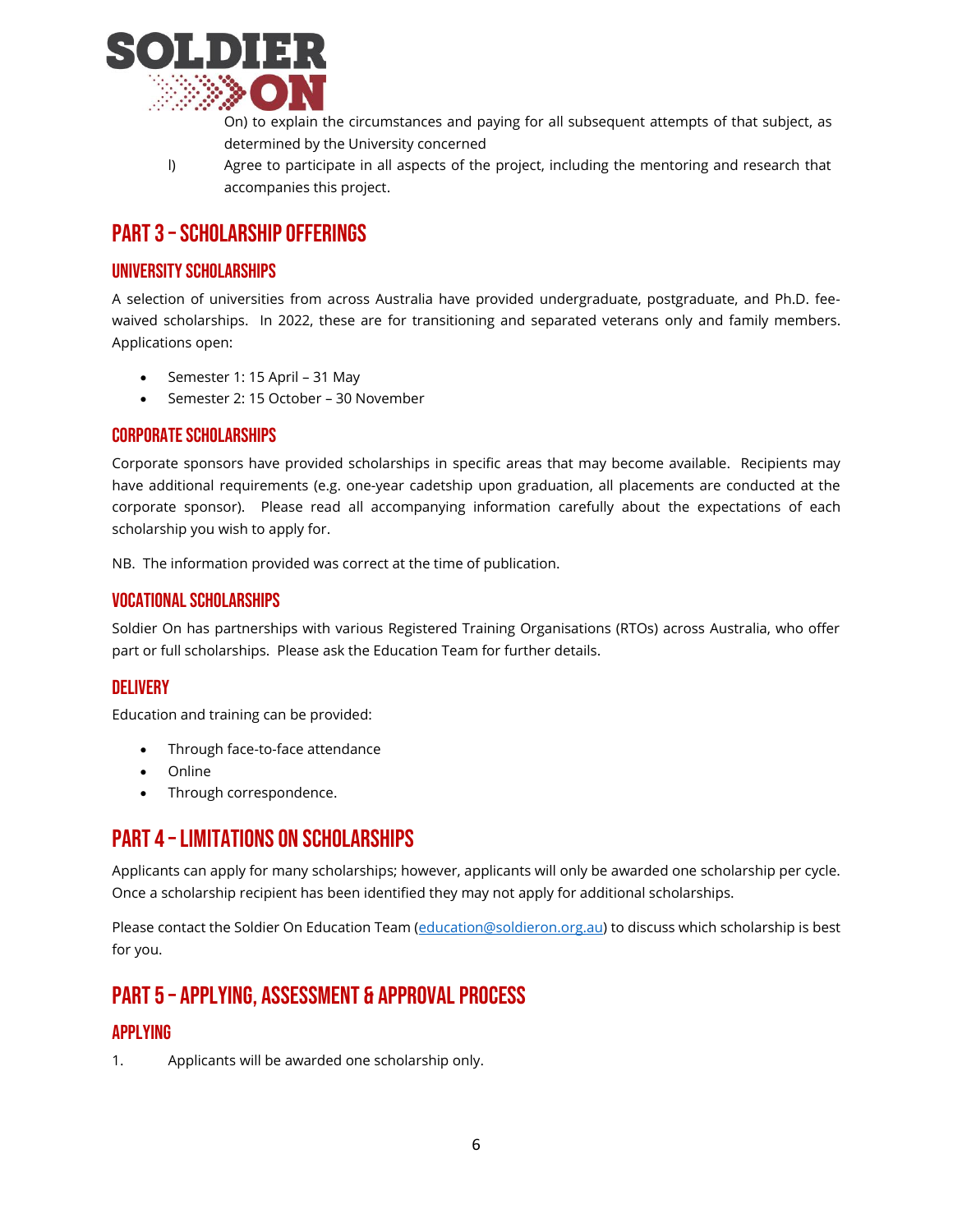

- 2. The application process will be submitted through the Soldier On Australia website landing page available at (https://pathways.soldieron.org.au/learning-and-education-programs/). Each university and corporate sponsor will also have access to their individual scholarship links displayed on their websites.
- 3. The application form is available at [https://pathways.soldieron.org.au/learning-and-education](https://pathways.soldieron.org.au/learning-and-education-programs/scholarship-registration-form/)[programs/scholarship-registration-form/](https://pathways.soldieron.org.au/learning-and-education-programs/scholarship-registration-form/) Each application must provide the following information:
	- a. CV/resume
	- b. Academic record (Highschool Cert, RTO Cert, or Tertiary transcripts)
	- c. Proof of service (ADO or Stat Dec)
	- d. Exec Summary: Answering the following questions (500 words each. 10 marks each)
		- i. How will this scholarship help you to achieve your personal goals?
		- ii. Why did you select this area of study?
		- iii. What will this scholarship allow you to achieve in the future?
		- iv. How will this scholarship allow you to achieve your short and long-term goals?
	- e. Professional references (2) from your time in the ADF. They will be asked to complete the following:
		- Name:
		- Address:
		- Email:
		- Phone:
		- Relationship:
		- Length of relationship:
		- Written statement from reference: Based on your knowledge of the applicant, how would this scholarship opportunity support them to achieve their short and long-term goals?

## <span id="page-6-0"></span>Assessment

- 1. The Soldier On Education Team will vet all applications upon submission to ensure the correct documentation has been supplied and will maintain communication and support for the participant
- 2. All applications will be sent to Soldier On staff to be scored and commented on.
- 3. Four aspects will be scored out of 10 for a total of 50 marks
	- a. Questions  $(4 \times 10 \text{ marks} = 40)$
	- b. Professional references  $(2 \times 5 = 10 \text{ marks})$ .

## <span id="page-6-1"></span>Applicant Responsibility

Applicants are responsible for ensuring that they have read these guidelines, that their application meets the eligibility criteria for the scholarship they are applying for, and that the information provided in their application is true and correct. Approved applicants must advise Soldier On [\(education@soldieron.org.au\)](mailto:education@soldieron.org.au) of any changes in circumstances relating to:

- a) change of residential location
- b) change in employment status
- c) change to an approved study.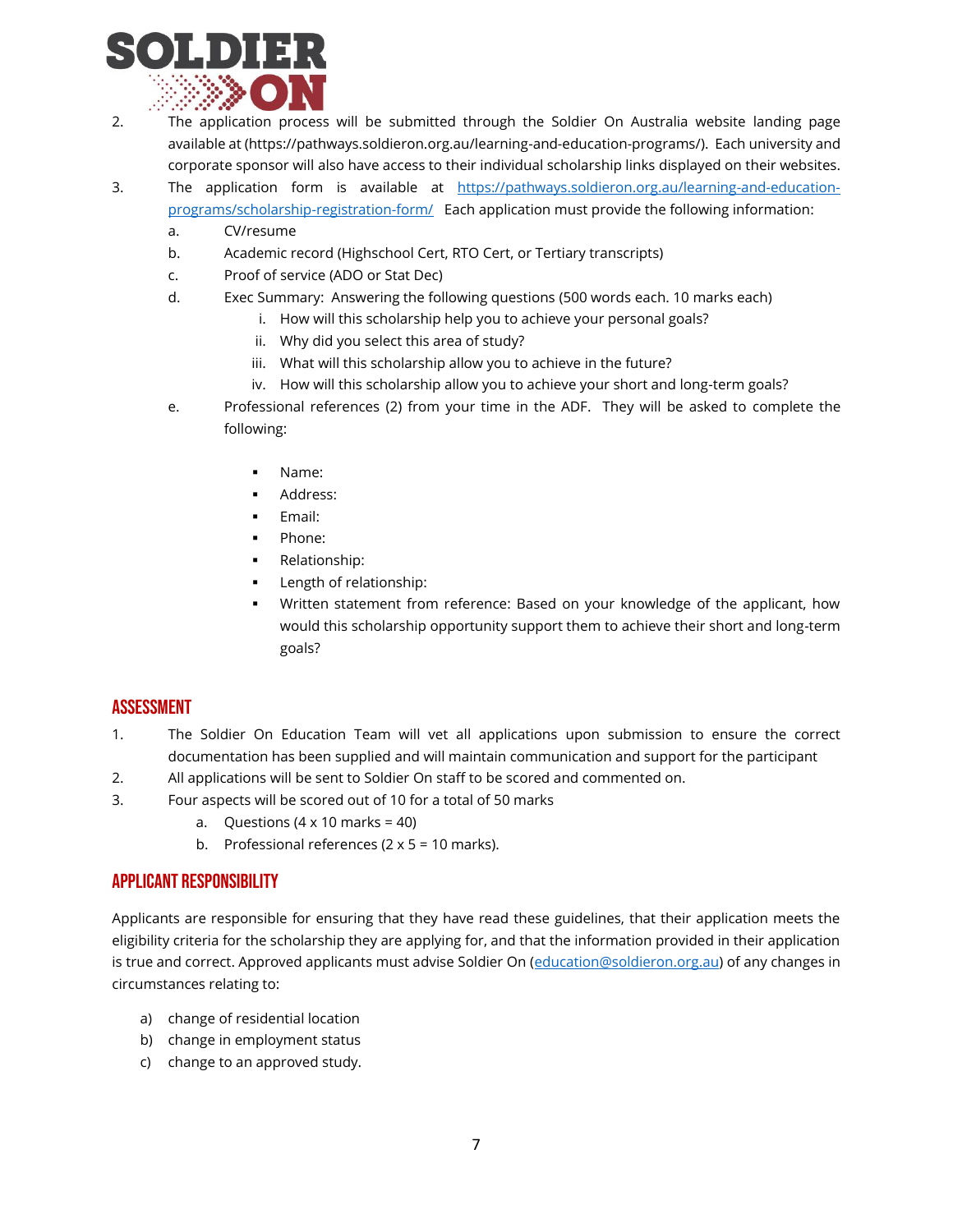

Applicants should be aware that Soldier On will disregard applications that contain false or misleading information. In the event an applicant receives a scholarship using false or misleading information Soldier On reserves the right to withdraw the offer.

## <span id="page-7-0"></span>Assessment of Applications

All applications submitted will be assessed by the Soldier On Education team to confirm eligibility and submit all required documents.

#### <span id="page-7-1"></span>The outcome of Applications

Soldier On will email applicants with advice on the outcome of their applications within 28 days of the closing date.

#### <span id="page-7-2"></span>Application Assistance

If you require assistance in completing the Soldier On Scholarship application process, contact Soldier On at [education@soldieron.org.au](mailto:education@soldieron.org.au)

#### <span id="page-7-3"></span>**NOTIFICATIONS**

Applicants are responsible for confirming with the Department of Veterans Affairs (DVA) if their DVA entitlements will be affected by receiving an education or training benefit/scholarship.

Applicants are responsible for confirming with COMSUPER if their pension entitlements will be affected by receiving an education or training benefit/scholarship.

Soldier On accepts no responsibility if DVA or COMSUPER entitlements are affected by an applicant accepting a Soldier On National Scholarship.

## <span id="page-7-4"></span>PART 6 – Deferral Process

The deferral of a scholarship will only be accepted under the university's decided criteria.

Any period of deferral will be agreed to by the University concerned, Soldier On, and the corporate sponsor (if applicable) during this consultation process.

## <span id="page-7-5"></span>PART 7 – RETURN OF SERVICE TO CORPORATE SPONSORS

Corporate sponsors have indicated that they wish to support veterans and their families to secure meaningful, ongoing employment and see this as a viable option for achieving that outcome.

Recipients who receive a corporate-sponsored scholarship will be subject to several additional conditions provided by the corporate sponsor. Please read the scholarship information carefully which will provide the necessary information for each scholarship, which differs depending on the organisation's expectations (e.g. placement during study at the organisation; commitment of one year's work year after graduation, etc.). If you have any questions, please contact the Soldier On Education Team at [education@soldieron.org.au](mailto:education@soldieron.org.au) for clarification.

N.B. All details were correct at the time of publication.